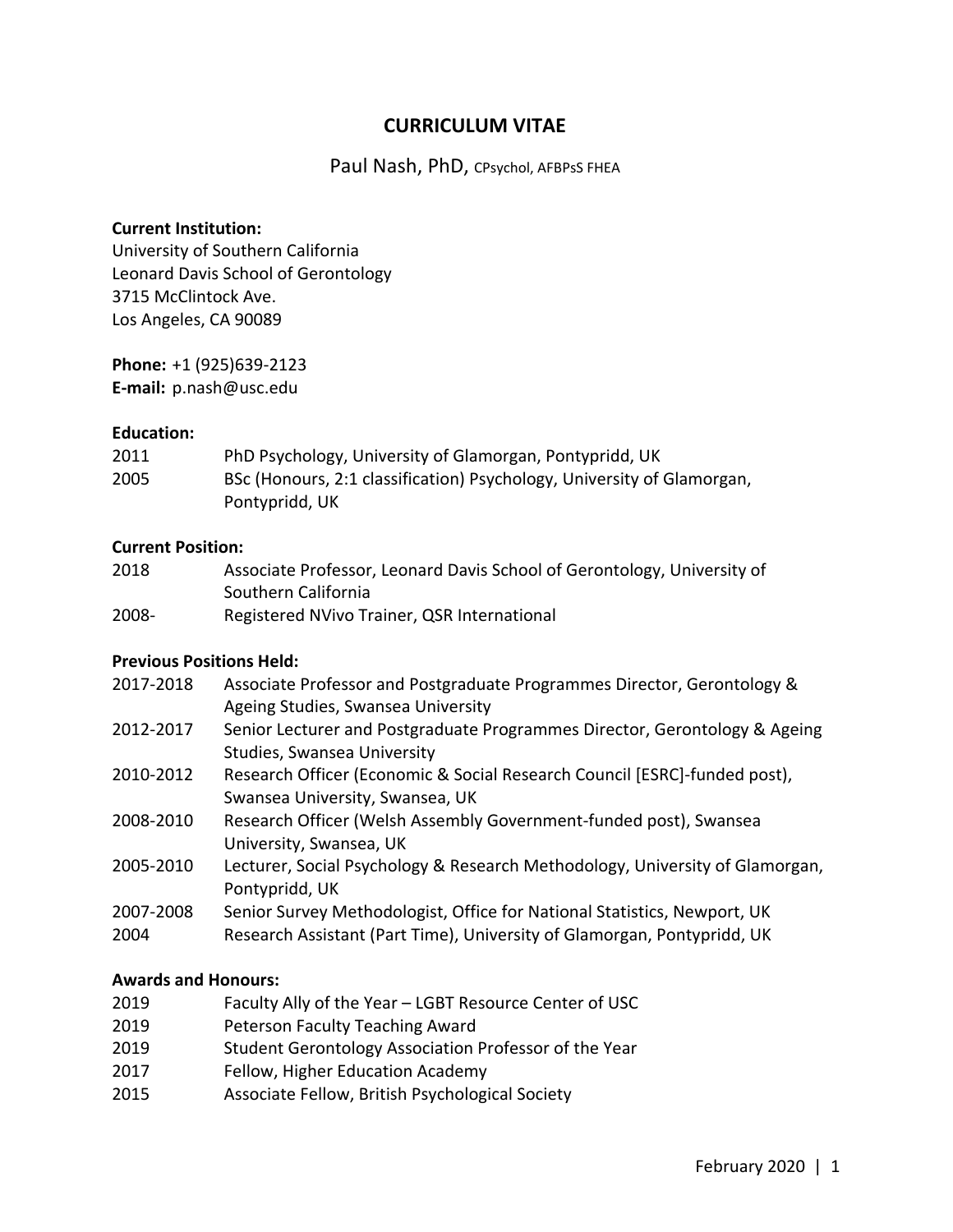# 2011 Chartered Psychologist

- 2011 Welsh Livery Guild Travel Scholarship (£1,000 award)
- 2010 Stirling Prize for Postgraduate Research, British Psychological Society

# **Service Activities – Swansea University:**

- 2016-2017 Education & Training Lead, Health & Wellbeing Academy, Swansea University
- 2016-2017 Panel Member, Programmes Approval Committee, Swansea University
- 2016-2017 Subject Specialist, Social Science Programme Development Team, Swansea University
- 2016-2017 Panel Member, Research Excellence Framework UoA22
- 2015-2017 Panel Member, University Distance Learning Taskforce, Swansea University
- 2012-2017 Chair, Ethics committee, Human Sciences, Swansea University
- 2012-2017 Admissions Officer, Postgraduate Research, College of Human & Health Sciences, Swansea University
- 2012-2017 Chair, Postgraduate Research Progression Panel, Swansea University
- 2012-2017 Centre Representative, Learning & Teaching Committee, Swansea University

## **Service Activities – University of Southern California:**

- 2020- Gerontology Faculty Council
- 2020- USC Committee on Teaching and Academic Programs
- 2019- Co-Chair Masters committee
- 2019- Facilities & Estate committee
- 2019- Lead, Accreditation for Gerontology Education Council (AGEC) accreditation monitoring
- 2019 Chair, International Day of Older Persons planning committee
- 2019 Faculty Lead, Whats Hot in Ageing at USC Conference
- 2017- Co-Chair, Masters committee
- 2017-2019 Member at large, Curriculum and Academic Service committee
- 2017- Member at large, USC Age Friendly Initiative
- 2017 Representative, Facilities provision committee
- 2017 Co-Author, Masters program validation documentation
- 2017 Author, undergraduate program validation documentation

#### **Service Activities – Regional and National Board and Executive Positions:**

- 2020- Commissioner, Los Angeles Commission on HIV
- 2017- Member, International Association of Gerontology & Geriatrics Global Social Issues on Ageing Taskforce
- 2016-2017 Chair, BSG Conference Executive Committee
- 2016-2017 Chair of Trustees, Age Cymru Swansea Bay, Swansea, UK
- 2016-2017 Secretary, British Society of Gerontology
- 2014-2017 Member, British Society of Gerontology Executive Committee
- 2013-2017 Panel Member, International Longevity Centre, UK (ILC-UK)
- 2013-2017 Trustee, Age Cymru, Swansea Bay
- 2009-2011 Secretary, Emerging Researchers in Ageing, British Society of Gerontology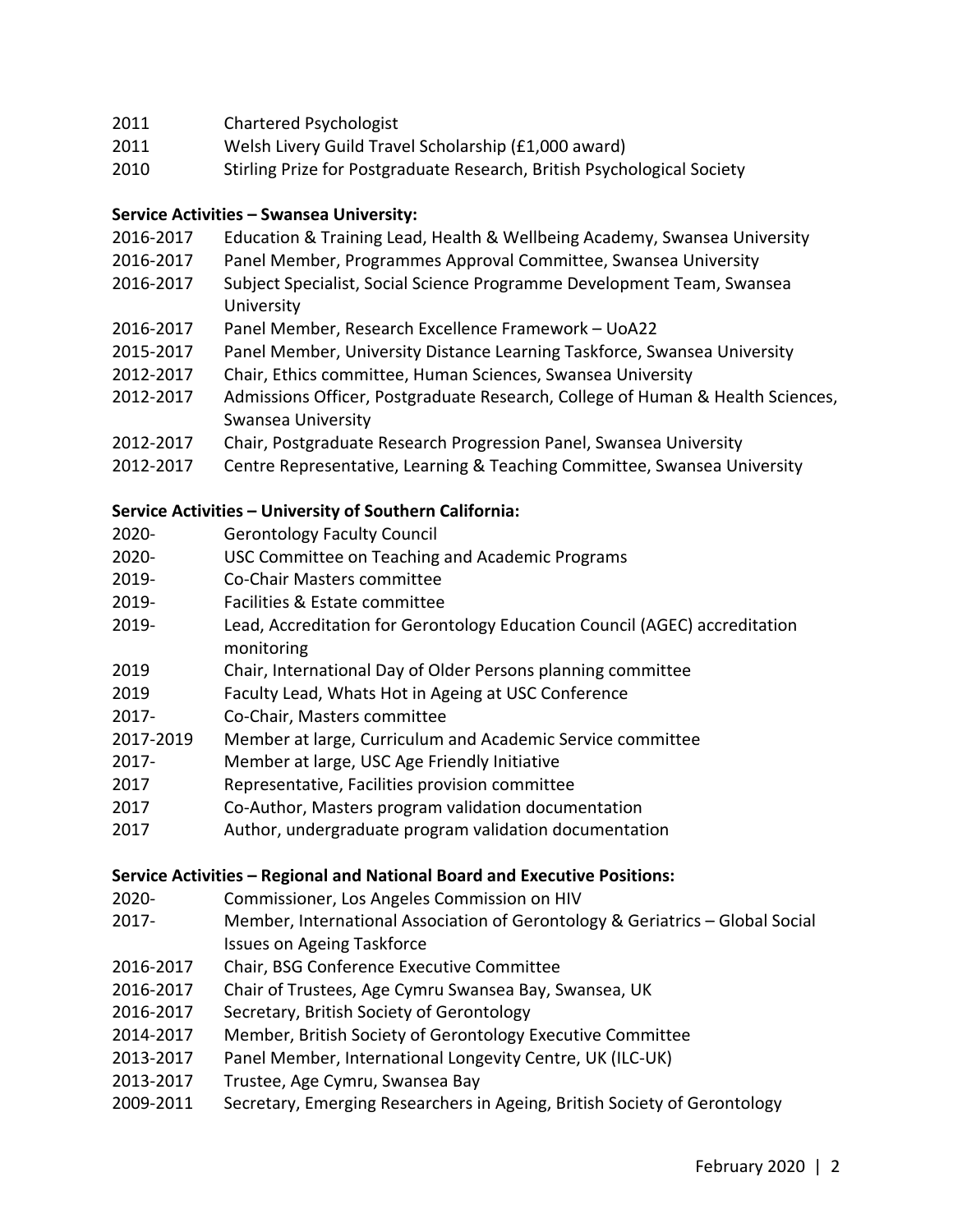## 2010 Chair, IAGG European Social Region Conference Executive Committee

#### **Service Activities – Other:**

| 2016-2017 | Lead Trainer – Frailty & Care of the Older Adult, Abertawe Bro Morgannwg                            |
|-----------|-----------------------------------------------------------------------------------------------------|
|           | University Health Board, Swansea, UK                                                                |
| 2016-2017 | Dementia Champion, Alzheimer's Society, UK                                                          |
| $2015 -$  | Reviewer, Journal of Alzheimer's Disease                                                            |
| 2014-     | Reviewer, Journal of Gay & Lesbian Mental Health                                                    |
| $2010 -$  | Reviewer, Ageing and Society                                                                        |
| 2005-2010 | Post-Graduate Representative to the British Psychological Society (BPS),<br>University of Glamorgan |
|           |                                                                                                     |

#### **Professional Memberships:**

British Society of Gerontology Gerontological Society of America Association of Gerontology in Higher Education British Psychological Society International Association of Applied Psychology

#### **Active Research Areas:**

- Attitudes towards ageing; prejudice & discrimination; self-presentation of ageist attitudes
- Intergroup relations & group dynamics
- Elder abuse
- Sexual health of older adults
- HIV and ageing
- Minority group issues for older populations
- Loneliness, social isolation and social connectivity
- Housing and healthcare provision for older people
- Cognitive functioning in later life

#### **Current and Recent Grants:**

- 2017-2020 Health and Care Research Wales: Welsh Government. *Centre for Ageing and Dementia Research (CADR) extension.* Role: Co-Investigator (£1,200,000.00)
- 2013-2016 UK-India Education and Research Initiative (UKIERI). *A Gerontology Research Centre for the Study of the Impact of Population Ageing, Migration, Environmental and Social Change on Older People and the Families in India*. Role: Co-PI (£12,520).
- 2013-2015 NISCHR Social Care Grant Scheme. *Older Peoples External Residential Assessment Tool (OPERAT)*. Role: Co-Investigator (£169,887).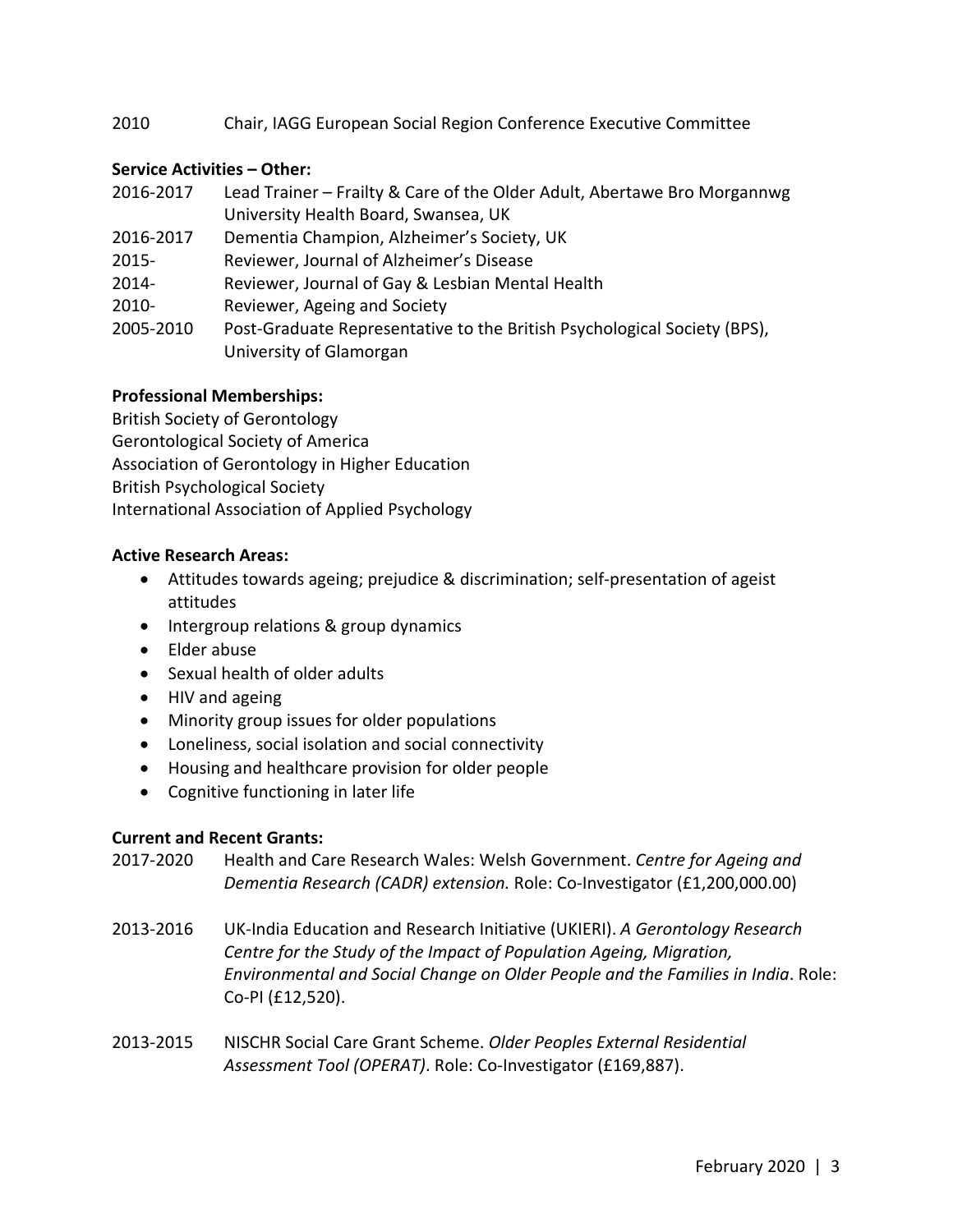| 2011-2014 | National Institute of Social Care & Health Research (NISCHR) Social Care Grant<br>Scheme. Provision of Inclusive and Anti-Discriminatory Services to Older Lesbian,<br>Gay, Bisexual-Identifying (LGB) People in Residential Care Environments in Wales.<br>Role: Co-PI (£143,954). |
|-----------|-------------------------------------------------------------------------------------------------------------------------------------------------------------------------------------------------------------------------------------------------------------------------------------|
| 2014      | British Council Researcher Links Fellowship. Knowledge Exchange & International<br>Collaboration in Research. Role: PI (£7,130).                                                                                                                                                    |
| 2013      | Higher Education Funding Council for Wales (HEFCW), Strategic Insight<br>Programme. Indian Partnership Development. Role: PI (£5,000).                                                                                                                                              |
| 2012-2013 | South East Wales Improvement Collaborative (SEWIC). Establishing Whether<br>Extracare Provides Savings or Cost Efficiency to Health and Social Care Funders.<br>Role: PI (£10,000).                                                                                                 |
| 2011      | OPAN Cymru Research Development Call. Older People's Use of and Attitudes<br>Towards Nano-Technology. Role: PI (£1,700).                                                                                                                                                            |
| 2010      | Older People & Ageing Research and Development Network (OPAN) Cymru<br>Research Development Call. Devolved Nations Research. Role: PI (£1,700).                                                                                                                                     |
| 2010      | OPAN Cymru Research Development Call. Older LGBT Adults in Residential Care.<br>Role: PI (£1,700).                                                                                                                                                                                  |

## **Grants Under Review:**

Global East Equity Research & Support (GEERS) Center Proposal – USC Diversity

#### **Publications Under Review:**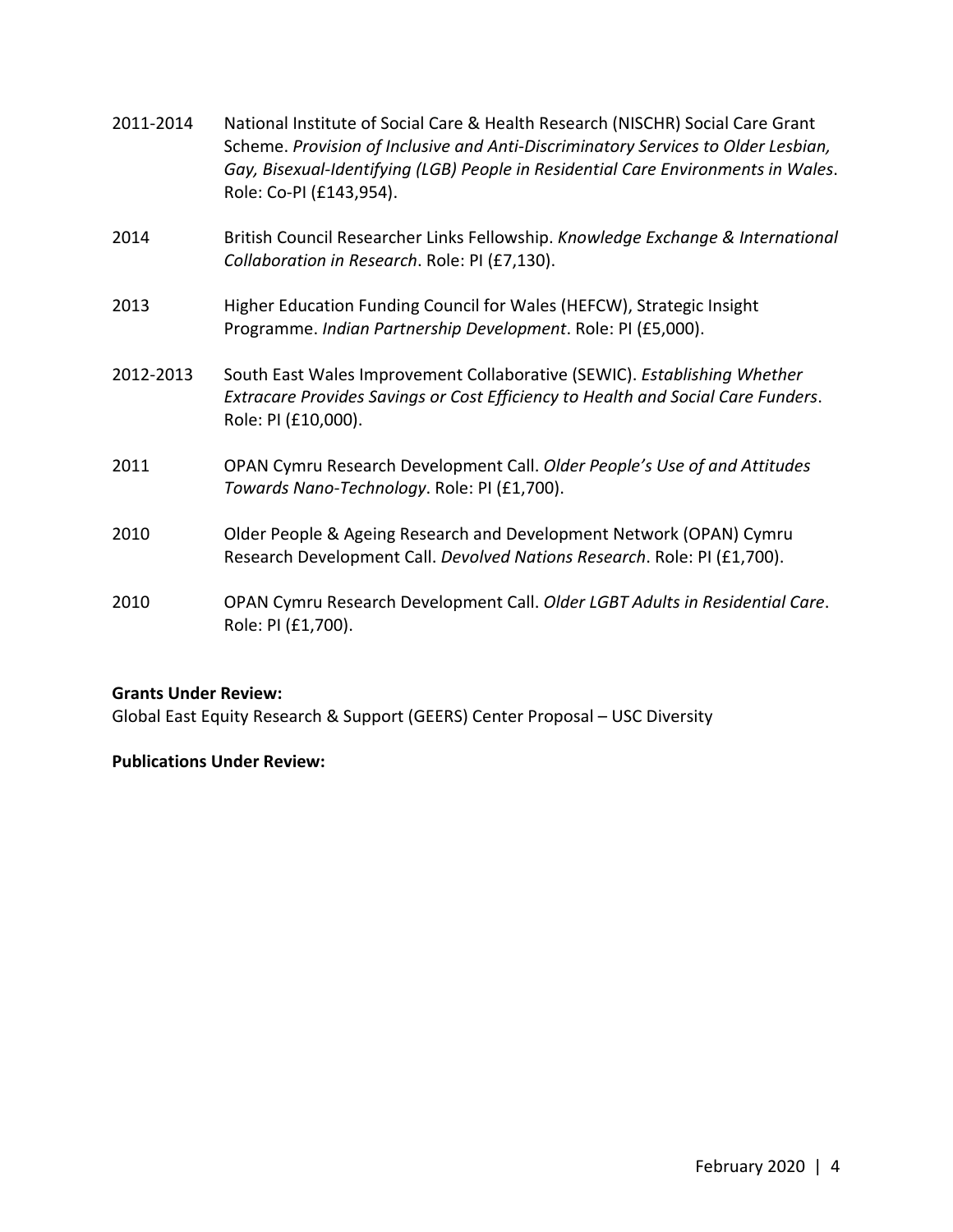#### **Peer-Reviewed Publications:**

Officer, A., Amuthavalli, J., Schneider, M., Nash, P., & de la Fuente-Núñez,. V. (2020). Ageism, Healthy Life Expectancy and Population Ageing: How Are They Related? Int. J. Environ. Res. Public Health, 17, 3159 doi:10.3390/ijerph17093159

Nash, P. & Scharrs, P. (2020) Coronavirus shows how ageism is harmful to health of older adults. *The Conversation*.

https://theconversation.com/coronavirus-shows-how-ageism-is-harmful-to-health-of-olderadults-138249

Cicero, C. & Nash, P. (2020). Out with the old: Coronavirus highlights why we need new names for aging. *The Conversation.* 

*https://theconversation.com/out-with-the-old-coronavirus-highlights-why-we-need-newnames-for-aging-131380* 

Wilson, D.W., Nash, P., Buttar, H., Griffiths, K., Singh, R., De Meester, F., Horiuchi, R. & Takahashi, T. (2017). The Role of Food Antioxidants, Benefits of Functional Foods, and Influence of Feeding Habits on the Health of the Older Person: An Overview. *Antioxidants.* 6 (4), 81 doi:10.3390/antiox6040081

Leland, N. E., Lepore, M., Wong, C., Chang, S. H., Freeman, L., Crum, K., Gillies, H., & Nash, P. (2017). Delivering high quality hip fracture rehabilitation: The perspective of occupational and physical therapy practitioners. *Disability and Rehabilitation*, Advance online publication. DOI:10.1080/09638288.2016.1273973

Officer, A., Schneiders, M., Wu, D., Nash, P., Thiyagarajan, J. & Beard, J. (2016). Valuing older people: time for a global campaign to combat ageism. *Bulletin of the World Health Organization*. 94:710-710A. DOI: http://dx.doi.org/10.2471/BLT.16.184960

Nash, P., Willis, P., Tales, A. & Cryer, T. (2015). Sexual health and sexual activity in later life. *Review in Clinical Gerontology, 25*(1), pp.22-30. DOI: 10.1017/S0959259815000015

Nash, P., Stuart-Hamilton, I. & Mayer, P. (2014). The continuation of prejudice: Addressing negative attitudes in nurse training and continuing professional education. *Educational Gerontology, 40*(1), pp.53-60. DOI:10.1080/03601277.2013.768084

Wu, Y., Nash, P., Barnes, L., Minett, T., Matthews, F., Jones, A. & Brayne, C. (2014). Assessing environmental features related to mental health: A reliability study of visual streetscape images. *BMC Public Health, 14*(1094), pp.1-10. DOI:10.1186/1471-2458-14-1094

Burholt, V., Nash, P. & Phillips, J. (2013). The impact of supported living environments on social resources and the experience of loneliness for older widows living in Wales: An exploratory mediation analysis. *Family Science, 4*(1), pp.121-132. DOI: 10.1080/19424620.2013.870811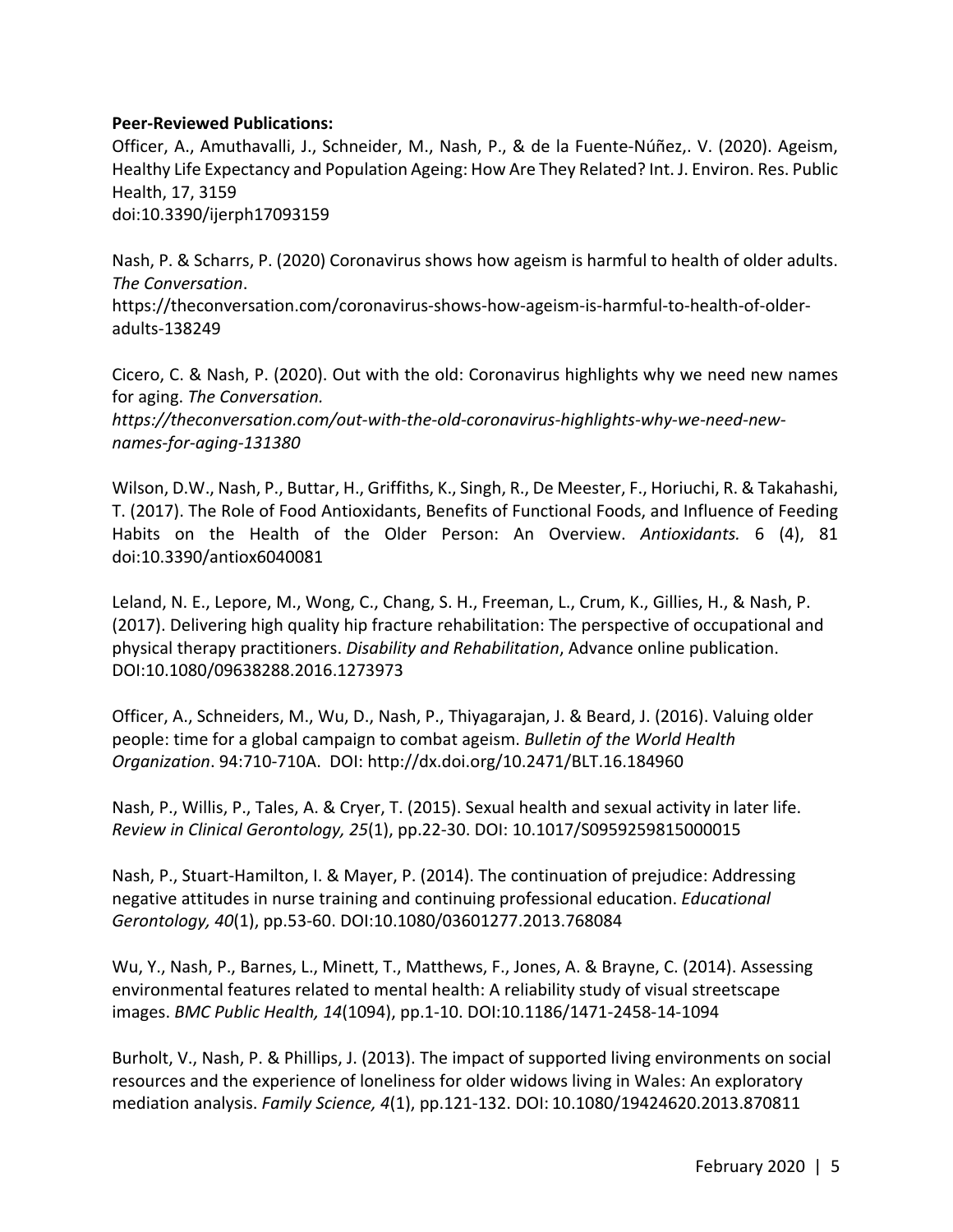Burholt, V. & Nash, P. (2011). Short Form 36 (SF36) Health Survey Questionnaire: Normative data for Wales. *Journal of Public Health, 33*(4), pp.587-603. DOI:10.1093/pubmed/fdr006

Burholt, V., Nash, P., Naylor, D. & Windle, G. (2010). Training older volunteers in gerontological research in the United Kingdom: Moving towards an andragogical and emancipatory agenda. *Educational Gerontology, 36*(9), pp.753-780. DOI:10.1080/03601271003766270

Taylor, R. & Nash, P. (2006). Decision making during deceptive interactions: Sender and receiver interactions. *Psychological Correlates of Criminology.* IA-IP Publishing: London, pp.75- 83.

#### **Reports and Other Publications:**

Carney, G. & Nash, P. (2020). Critical Questions for Ageing Societies. Policy Press. Bristol. UK

Carney, G. & Nash, P. (2020). Human rights, age discrimination and a global pandemic. Policy Press. UK

https://www.transformingsociety.co.uk/2020/09/15/human-rights-age-discrimination-and-aglobal-pandemic/?fbclid=IwAR2kkoxfX9l9kaWkdIzPT6i9-cJBreE12jm5qFVkkN-wuy0djHbif\_lllfU

Karpiak, S., Nguyen, A., Nash, P, Egbert, A. & Brennan-Ing, M. (2020). Upstate Rural New York State. Findings from Research on Older Adults with HIV. National Resource Center on HIV and Ageing. White Paper

Karpiak, S., Nguyen, A., Nash, P, Egbert, A. & Brennan-Ing, M. (2019). HIV & Aging in Alameda County Oakland California. Findings from Research on Older Adults with HIV. National Resource Center on HIV and Ageing. White Paper

Nash, P. (2016). Gerontology. In G. Ritzer (Ed.), *Wiley-Blackwell encyclopedia of sociology* (2nd ed.). London: Wiley-Blackwell.

Nash, P. (2016). Attitudes and self-perceptions of aging. In N. A. Pachana (Ed.), *Encyclopedia of geropsychology* (pp. 1-8). Singapore: Springer. DOI:10.1007/978-981-287-080-3\_8-1

Nash, P. (2015). Ageism. In World Health Organization (Ed.) *World report on ageing and health* (p. 11). Geneva: Author.

Nash, P., Farr, A. & Phillips, C. (2013). *A cost comparison of supported living in Wales: A Swansea case study*. Cardiff, UK: Welsh Government.

Willis, P., Nash, P. et al. (2013). *Provision of inclusive and anti-discriminatory services to older lesbian, gay, bisexual-identifying (LGB) people in residential care environments in Wales*. Cardiff, UK: National Institute for Social Care & Health Research.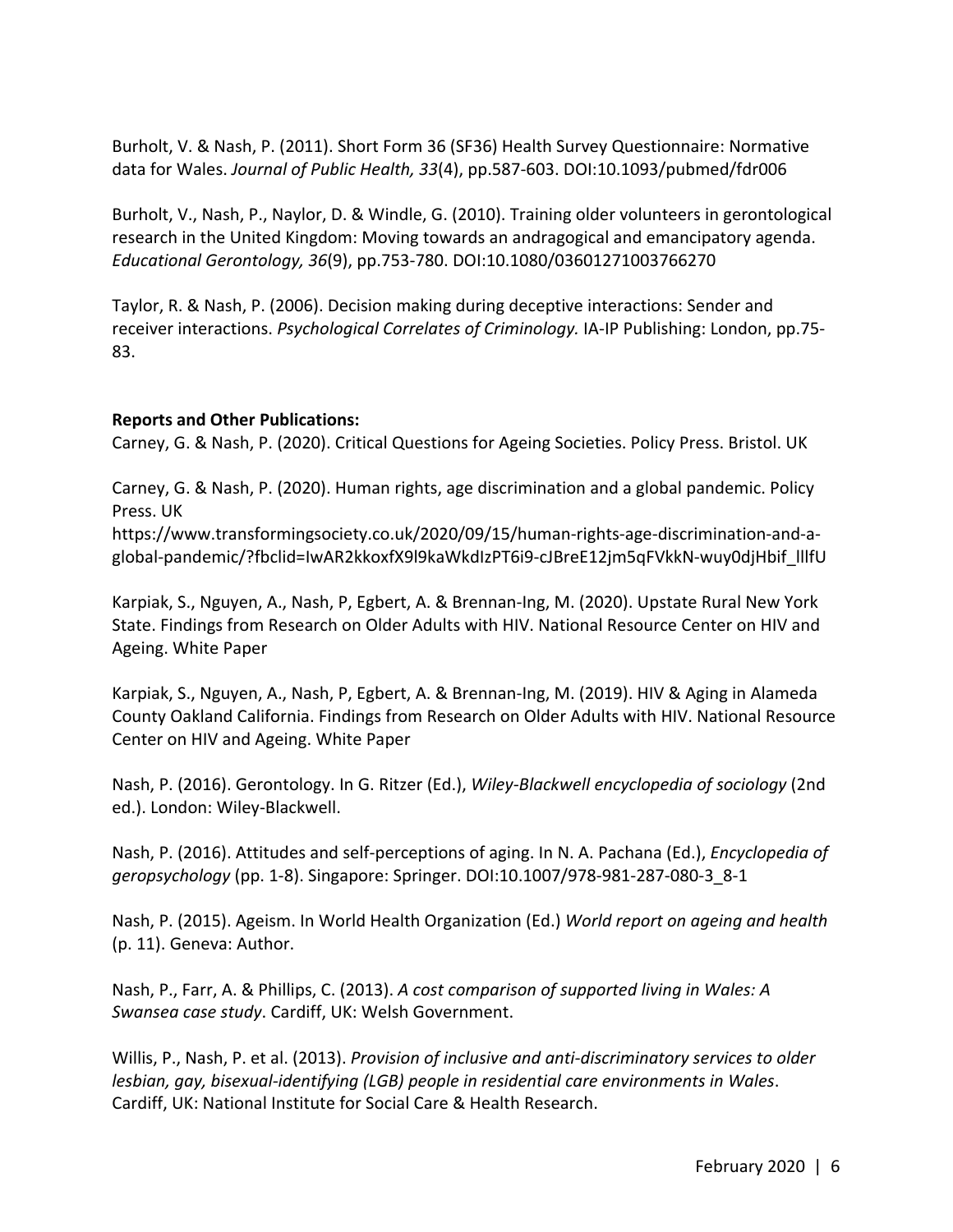Burholt, V., Nash, P., Phillips, J. & Doheny, S. (2011). *Extracare: Meeting the needs of fit and frail older people?* Cardiff, UK: Welsh Government.

### **Keynote / Invited Presentations:**

2020 – Sage New Orleans Summit of HIV & Ageing: Stigmatization and Ageism as it Relates to People Who are Living and Aging with HIV

2020 – AIDS Project Los Angeles (APLA Health) HIV & Ageing Conference: Planning for the Service Needs of People Living with HIV 50+: Social Challenges & Access to Care

2020 – State-wide Planning Group for HIV (CA): Social Consequence of Discrimination

2020 – City of LA Commission on HIV: Ageing with HIV in 2020

2020 – Sirius XM, Doctor Radio: Ageism in the Age of COVID-19

2020 – Blackstone Consulting, Seminar Series: Stress. Manifestations and Management

2020 – Hollywood, Health & Society; Writers Guild of America, Panel Discussion: OK Boomer. Fighting Ageism in the Entertainment Industry

2019 – International Association of Gerontology & Geriatrics European Region, Regional Congress. Masterclass. A personal guide to thinking about ageism: Exploring everyday ageism

2019 – AIDS Project Los Angeles (APLA Health) Annual Conference. Ageing with HIV: The challenges for a 'new ageing' population

2019 – HIV & Aging Statewide Planning Group (California). Ageing with HIV: The social consequences of discrimination

2017 – Queen's University Belfast. Master in Social Policy Guest lectures. *Ageism in a Global Context.*

2016 – Abertawe Bro Morgannwg University Health Board. *Older People: Breaking the Stereotypes. Language used to describe older adults and ageing.*

- 2016 Centre for Interdisciplinary Research on Ageing & Gerontology Annual Conference (India). *Unconscious ageism: The hidden prejudice affecting the health and care of older adults*.
- 2016 Manchester Metropolitan University Seminar Series. *The future of gerontological education and the learning of older adults*.
- 2015 The Open University. *Population ageing education and education for an ageing population*.
- 2014 British Society of Gerontology: Emerging Researchers in Ageing. *Career trajectories in gerontology*.
- 2014 University of Southern California: Chan School of Occupational Science & Occupational Therapy, post-doctoral and faculty presentation. *Care costing and staff attitudes research, implications and discussion*.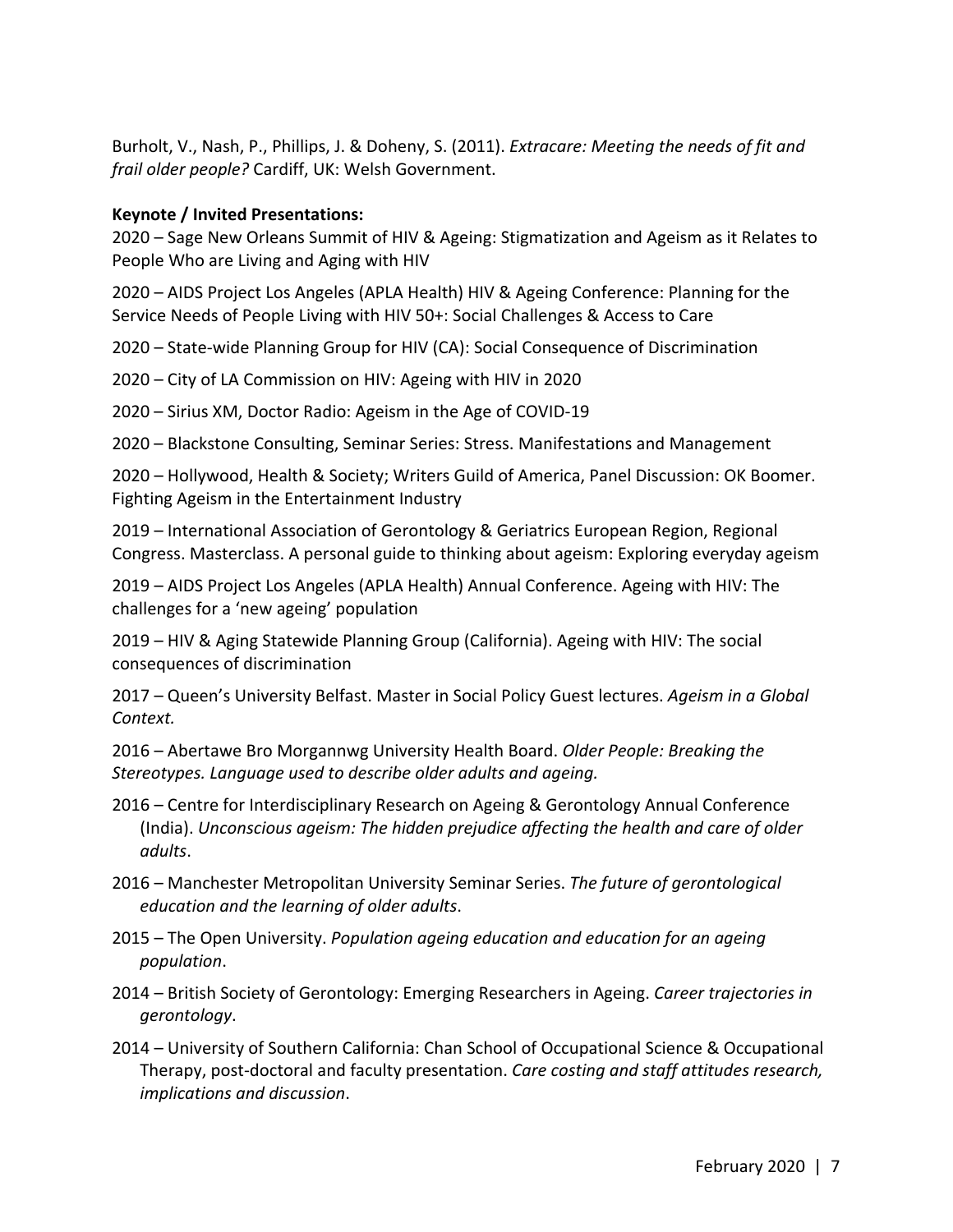- 2012 International Social Gerontology Research (India): 3 presentations given across Kerala. *Attitudes towards older people: The implications for care*.
- 2010 Coastal Housing Group Executive..*Extracare: Innovative housing for older people? Evidence from Wales*.
- 2009 Housing Care for Older People Research Group. *Are we meeting the needs of older people in Wales? : Comparative measures of frailty in three care settings*.

# **Conference Presentations:**

2020

Gerontological Society of America (Online). The Impact of Intersectional Identities on Older People With HIV. Nash, P. & Egbert, A.

Gerontological Society of America (Online). The Intersectionality of Ageism. Nash, P. 2019

Gerontological Society of America (Austin). Building Recognition Across Campus and Town for USC's Age-Friendly University Initiative. Nash, P. & Cicero, C.

2018

Gerontological Society of America (Boston). Ageism: A Truly Global Issue (Symposium). Nash, P., Officer, A., de la Fuente-Nunez, V. & Schneider, M. Global Trends in Ageist Disposition: Comparing low, middle and high income contries using the World Values Survey Wave 6.

Gerontological Society of America (Boston). Hyde, M., Nash, P. & Schneiders, M. Global Culture of Ageing: Attitudes to ageing around the world.

# 2017

International Association of Gerontology & Geriatrics (San Francisco). Nash, P., Schneiders, M., Officer, A. & Jotheeswaran A. *Respected Or A Burden? Global Attitudes Towards Older People Using The World Values Survey Wave 6*

# 2016

- Centre for Interdisciplinary Research on Ageing & Gerontology Annual Conference (India). Nash, P. & Nash, K. *Translating research into practice: Active gerontology in front line nursing*.
- British Society of Gerontology Annual Conference. Nash, P. & Leland, N. *Delivering high quality hip fracture rehabilitation: A practitioner perspective*.
- British Society of Gerontology Annual Conference. Nash, P. *Cultural representations of ageing in the mainstream media and as submitted to the "Ageing: The Bigger Picture" competition*.

# 2015

British Society of Gerontology Annual Conference. Nash, P., Willis, P., Tales, A. & Cryer, T. *Unmasking the sexual health and activity of older adults in the UK*.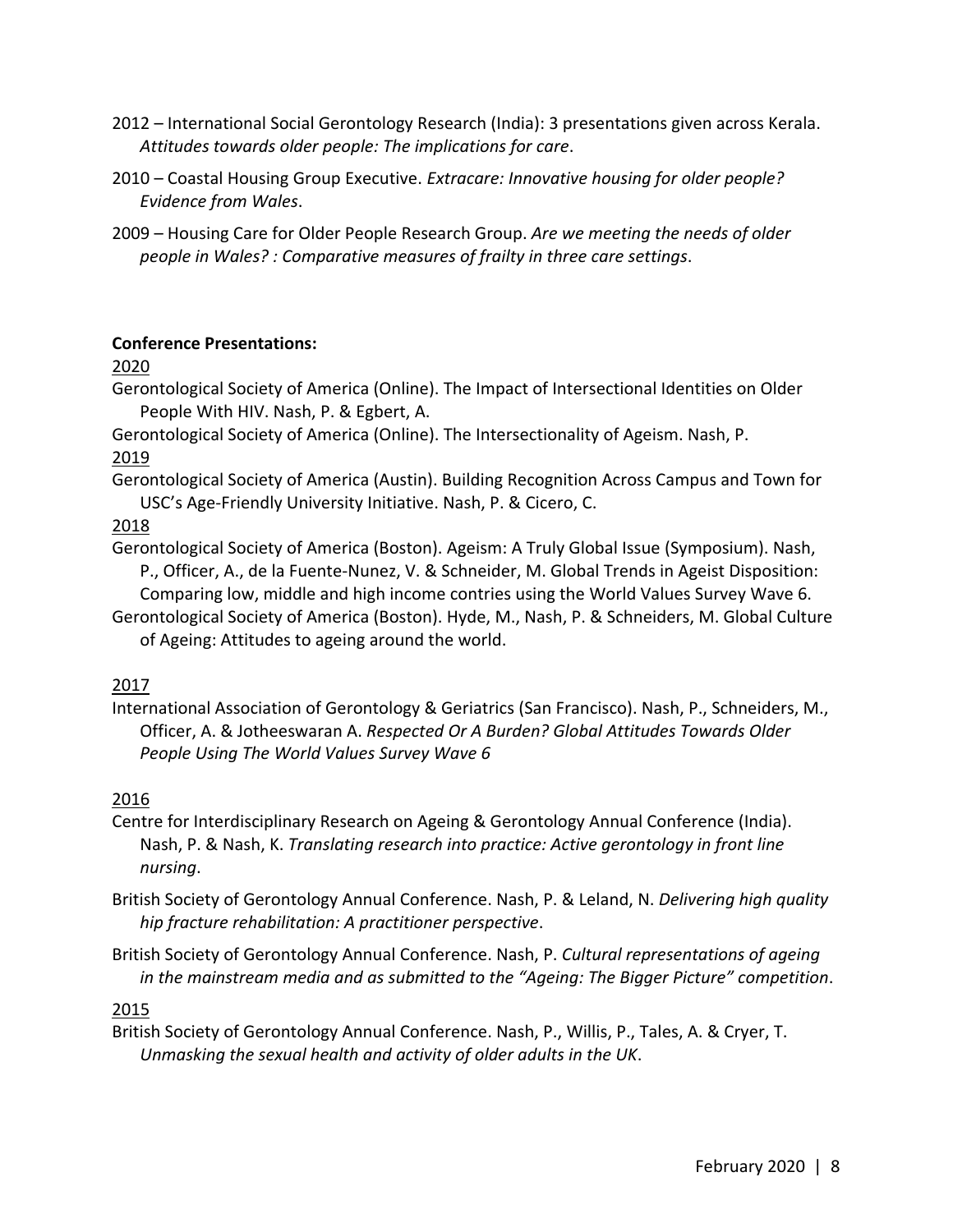2014

- British Society of Gerontology Annual Conference. Nash, P., Willis, P., Tales, A. & Cryer, T. *Sexual health, stigma and social care: A critical review*.
- International Conference on Applied Psychology. Nash, P. & Stuart-Hamilton, P. *An international perspective on ageism and the effects on the older adult*.

# 2013

- British Society of Gerontology Annual Conference. Nash, P., Phillips, C. & Farr, A. *Cost analysis of supported living environments and the subsequent utilisation of NHS services*.
- Gerontological Society of America Annual Conference. Nash, P. *Prejudice: Ageism in the National Health Service, implications on care*.
- International Association of Gerontology & Geriatrics World Congress. Nash, P. & Burholt, V. *Extracare, a home for life? : A resident's perspective*.
- International Association of Gerontology & Geriatrics World Congress. Nash, P. & Stuart-Hamilton, I. *The pervasive nature of ageism: A meta-analysis*.
- International Association of Gerontology & Geriatrics World Congress. Nash, P., Willis, P., Miles, P. & Maegusuku-Hewitt, T. *A study to explore how the sexual identities and relationships of older lesbian, gay, bisexual (LGB) residents are perceived and supported in residential care environments in Wales*.

# 2012

- British Society of Gerontology Annual Conference. Nash, P. & Stuart-Hamilton, I. *Internalised ageism: The hidden prejudice*.
- Gerontological Society of America Annual Conference. Nash, P. & Burholt, V. *Expectations of care in assisted living: A resident's perspective*.
- Gerontological Society of America Annual Conference. Nash, P. & Stuart-Hamilton, I. *Ageism: A meta-analysis*.

# 2011

- British Society of Gerontology Annual Conference. Nash, P. & Stuart-Hamilton, I. *The influences of education on expressed and implicit attitudes towards older people*.
- Gerontological Society of America Annual Conference. Nash, P. & Stuart-Hamilton, I. *To care or not to care? : The effects of nurse training on implicit and explicit attitudes towards older people*.
- International Association of Gerontology & Geriatrics European Conference. Nash, P. & Stuart-Hamilton, I. *The effects of higher level education on implicit and explicit attitudes towards older people*.
- International Association of Gerontology & Geriatrics European Conference. Nash, P. & Burholt, V. *An assessment of the provision of care in Extracare supported living in Wales*.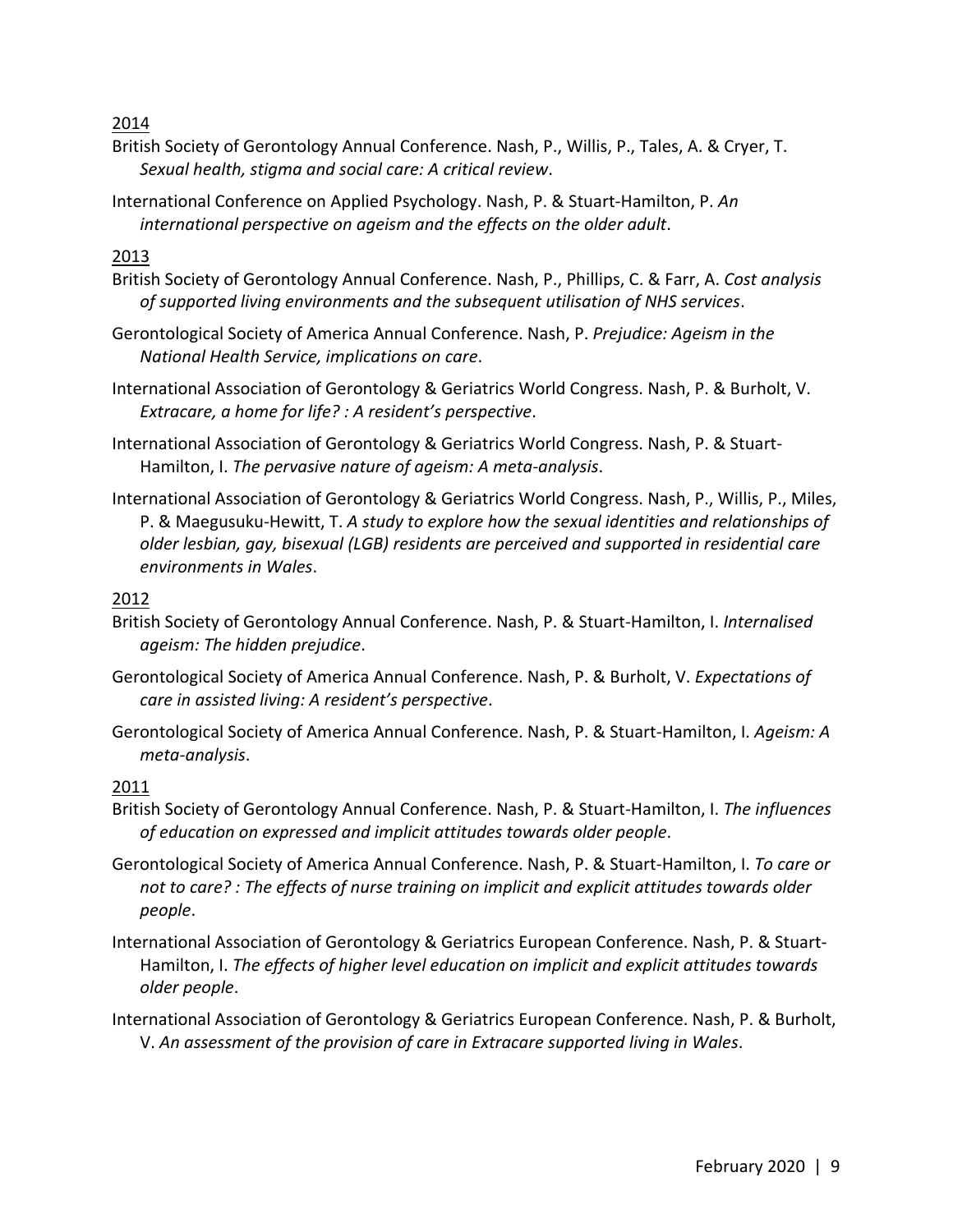2010

- British Psychological Society Annual Conference (Social Section). Nash, P., Stuart-Hamilton, I. & Mayer, P. *The effects of age specific education on implicit and explicit attitudes towards ageing*.
- British Society of Gerontology Annual Conference. Nash, P. & Burholt, V. *Who looks after whom? : A comparative study of frailty in supported living environments in Wales*.

2009

- British Society of Gerontology Annual Conference. Nash, P. & Burholt, V. *Are we meeting the needs of older people in Wales, UK? : Comparative measures of frailty in three care settings*.
- British Society of Gerontology Annual Conference. Nash, P., Stuart-Hamilton, I & Mayer, P. *The effects of age specific education on implicit and explicit attitudes towards ageing*.
- Cymorth Cymru Annual Conference. Nash, P. & Burholt, V. *Extracare: Are we meeting the needs of fit and frail older people in Wales?*
- International Association of Gerontology & Geriatrics World Congress. Nash, P. & Burholt, V. *Are we meeting the needs of older people in Wales, UK? : Comparative measures of frailty in three care settings*.
- International Association of Gerontology & Geriatrics World Congress. Nash, P., Stuart-Hamilton, I. & Mayer, P. *The effects of specific education & direct experience on implicit & explicit measures of ageism*.

# **Current Teaching:**

- GERO 320: Psychology of Adult Development (Undergraduate Level)
- GERO 508: The Mind Body Connection (Masters Level)
- GERO 520: Lifespan Developmental Psychology (Masters Level)
- GERO 530: Lifespan Developmental Sociology (Masters Level)
- GERO 593: Research Methodology (Masters Level)

# **Previous Teaching:**

ASPM01: Population Ageing and Policy (Masters Level) ASPM02: Perspectives on Ageing (Masters Level) ASPM05: Environments of Ageing (Masters Level) ASPM10: Psychology of Ageing (Masters Level) ASPM07: Research Dissertation (Masters Level)

# **Research Student Supervision:**

Ruth Hopkins: The Role of Information Communication Technology in the Harmonious Ageing of Older Adults

Gordon Jones: The Experiences of Carers for Those Living with Early Onset Dementia

Karen Charles: Transitions to Residential Care in Tamil Nadu, India

Leeda Copley: Relationship Convoys and Wellbeing in Older Americans